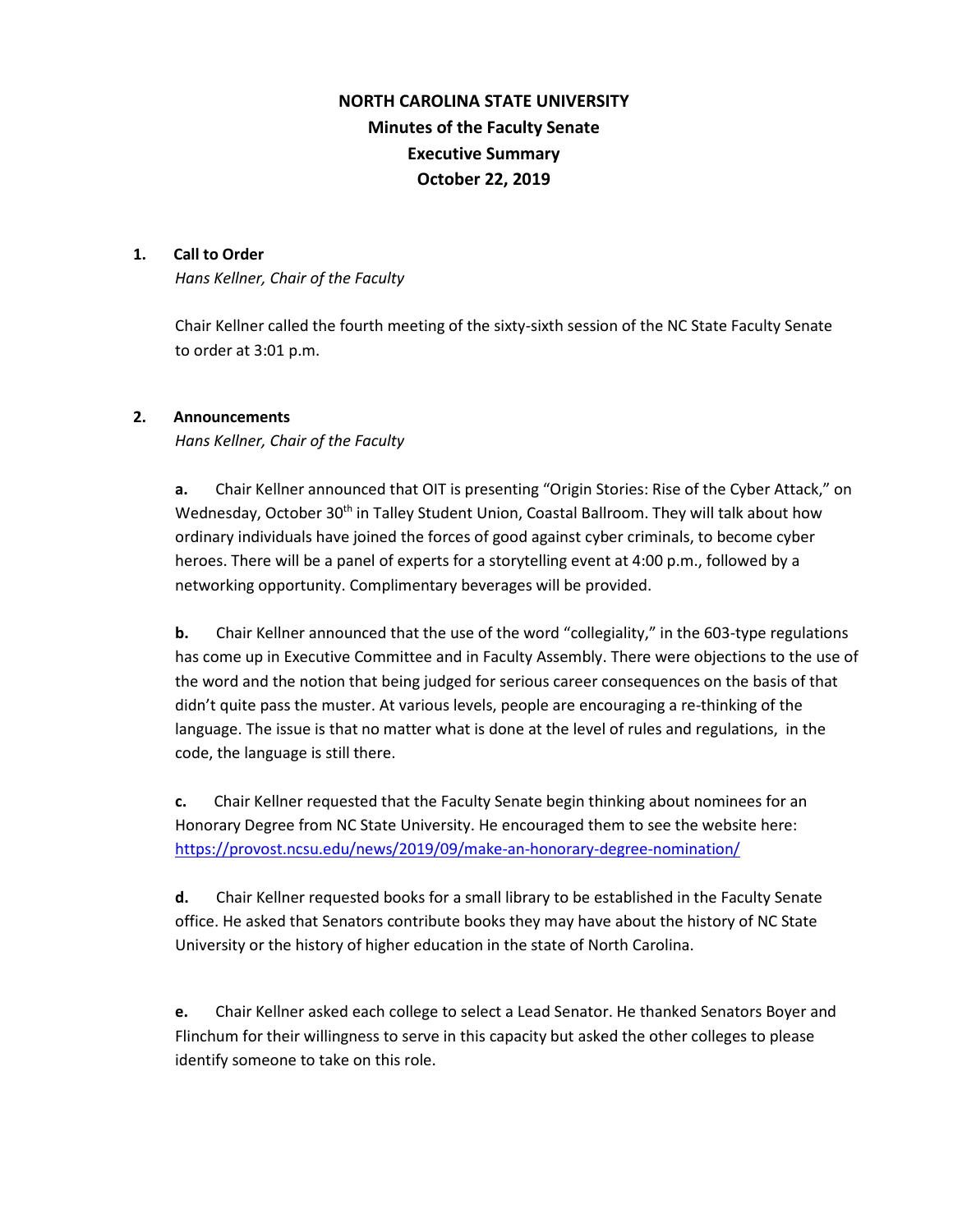**3. Approval of the Minutes, Regular Meeting No. 3 of the 66th Session, September 24, 2019**  *Phil Sannes, Associate Chair of the Faculty*

Associate Chair Sannes called for a motion to approve the minutes for the third meeting of the 66th session of the NC State Faculty Senate. A motion and second were made and the minutes were unanimously approved, with noted grammatical corrections.

# **4. Provost's Remarks and Q/A**

*Katharine Stewart, Vice Provost, Faculty Affairs*

Dr. Stewart brought announcements and information from the Provost's office, including current personnel searches and updates, campus events and activities, updates on the status of the planning process for the strategic plan, and information related to applications for the Provost's Faculty Fellows Program.

# **5. Senate Discussion – Strategic Plan**

*Hans Kellner, Chair of the Faculty* 

Chair Kellner led the Senate in a discussion about the planning process for the University's next strategic plan, asking for thoughts and impressions of the process for the previous plan, and what they felt worked and did not work, as well as challenges and issues that they would like to see addressed as the process begins.

# **6***.* **Remarks - Employee Engagement Survey**

 *Nancy Whelchel, Director of Survey Research, Institutional Research & Planning Sheri Schwab, Vice Provost for Institutional Equity & Diversity*

Dr. Nancy Whelchel and Vice Provost Sheri Schwab shared with the Faculty Senate information regarding the 2018 employee engagement survey results and the initiatives that have been undertaken in response to the findings.

# **7. Issues of concern**

 Faculty Issues of Concern can be submitted at any time to a Senator, the Chair of the Faculty, or to Faculty\_Senate@ncsu.edu

# **8. Adjourn**

Meeting was adjourned at 4:21 p.m.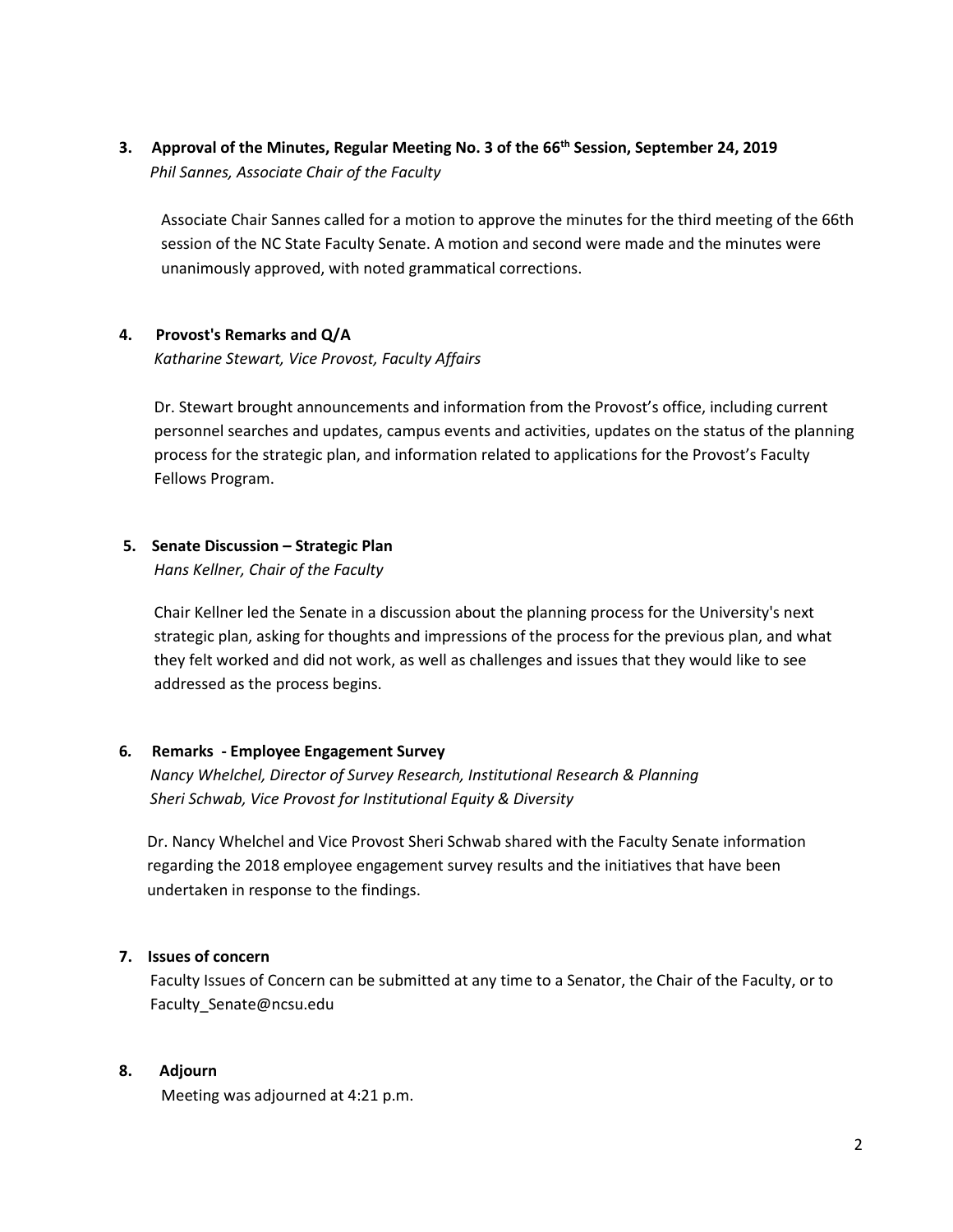# **NORTH CAROLINA STATE UNIVERSITY Minutes of the Faculty Senate October 22, 2019 3:00 p.m.**

**Regular Meeting No. 4 of the 66th Session Faculty Senate Chambers October 22, 2019**

**Present:** Chair Kellner, Associate Chair Sannes, Parliamentarian Funkhouser, Provost Arden; Senators Barrie, Bernhard, Berry-James, Boyer, Carrier, Collins, Cooke, Darhower, Feducia, Flinchum, Havner, Jordan, Kotek, Kuzma, Kuznetsov, Little, Lubischer, Lunardi, McGowan, Monek, Nelson, Pinkins, Rever, Thakur, Vincent, Williams

**Excused:** Senators Carver, Isik, Kirby, Murty

**Absent**: Senators Ashwell, Aspnes, Bass-Freeman, Fitzpatrick, Jacob, Liu, Parker

**Guests:** Roy Baroff, Faculty and Staff Ombuds; Courtney Thornton, Associate Vice Provost for Academic Personnel and Policy; Katharine Stewart, Vice Provost for Faculty Affairs, Nancy Whelchel, Director of Survey Research, Institutional Research & Planning; Sheri Schwab, Vice Provost for Institutional Equity & Diversity

# **1. Call to Order**

*Hans Kellner, Chair of the Faculty*

Chair Kellner called the fourth meeting of the sixty-sixth session of the NC State Faculty Senate to order at 3:02 p.m., and asked the guests to introduce themselves.

# **2. Announcements**

- 1. Chair Kellner announced that OIT is presenting "Origin Stories: Rise of the Cyber Attack," on Wednesday, October 30<sup>th</sup> in Talley Student Union, Coastal Ballroom. They will talk about how ordinary individuals have joined the forces of good against cyber criminals, to become cyber heroes. There will be a panel of experts for a storytelling event at 4:00 p.m., followed by a networking opportunity. Complimentary beverages will be provided.
- 2. Chair Kellner announced that the use of the word "collegiality," in the 603-type regulations has come up in Executive Committee and in Faculty Assembly. There were objections to the use of the word and the notion that being judged for serious career consequences on the basis of that didn't quite pass the muster. At various levels, people are encouraging a rethinking of the language. The issue is that no matter what is done at the level of rules and regulations in the code, the language is still there.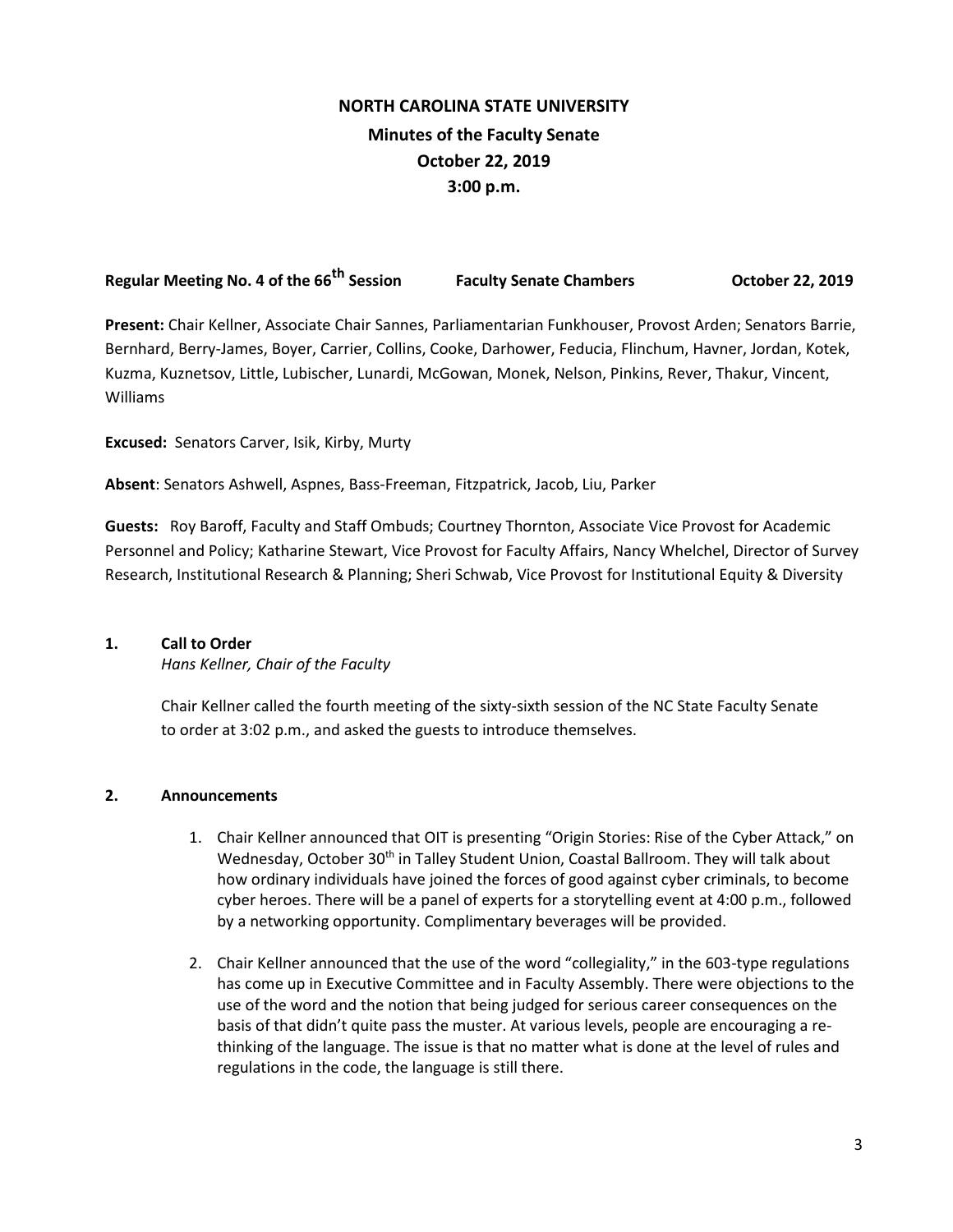- 3. Chair Kellner requested that the Faculty Senate begin thinking about nominees for an Honorary Degree from NC State University. He encouraged them to see the website here: <https://provost.ncsu.edu/news/2019/09/make-an-honorary-degree-nomination/>
- 4. Chair Kellner requested books for a small library to be established in the Faculty Senate office. He asked that Senators contribute books they may have about the history of NC State University or the history of higher education in the state of North Carolina.
- 5. Chair Kellner asked each college to select a Lead Senator. He thanked Senators Boyer and Flinchum for their willingness to serve in this capacity but asked the other colleges to please identify someone to take on this role.

# **3. Approval of the Minutes, Regular Meeting No. 3 of the 66th Session, September 24, 2019** *Phil Sannes, Associate Chair of the Faculty*

Associate Chair Sannes called for a motion to approve the minutes for the third meeting of the 66th session of the NC State Faculty Senate. A motion and second were made and the minutes were unanimously approved, with noted grammatical corrections.

# **4. Provost's Remarks and Q/A**

*Katharine Stewart, Vice Provost, Faculty Affairs*

VP Stewart brought greetings from the Provost, who is traveling out of the country.

She brought the following announcements from the Provost's office:

VP Stewart congratulated Sheri Schwab, who has been named Vice Provost for Institutional Equity and Diversity.

VP Stewart reported that the search for the Dean of the College of Natural Resources is now open. The Chair of that search committee is Dean of the College of Veterinary Medicine, Paul Lunn, and the nomination committee meeting was held on October  $7<sup>th</sup>$ . Finalist candidates will be brought to campus in early spring of 2020. If more information is needed, please see: go.ncsu.edu/natural-resources-search

VP Stewart announced that the search for the position of Vice Chancellor and Dean for the Division of Academic and Student Affairs will start later this fall. The nomination committee will be announced in November.

VP Stewart stated that Vickie Pennington, the primary financial officer in the Provost's office, is retiring at the end of the year. The Provost is hoping to make an announcement soon about Vickie's replacement. Dr. Stewart added that no one can replace Vickie; she is an extraordinary wealth of knowledge and support to the Provost office team and to the colleges and departments. The timing for the hire is fairly soon so the new person can have a few weeks of overlapping before Vickie departs.

VP Stewart announced that the applications for the Provost's Faculty Fellows Program for the academic year 2020-2021 are now open. "This is a fairly new program; the first cohort was selected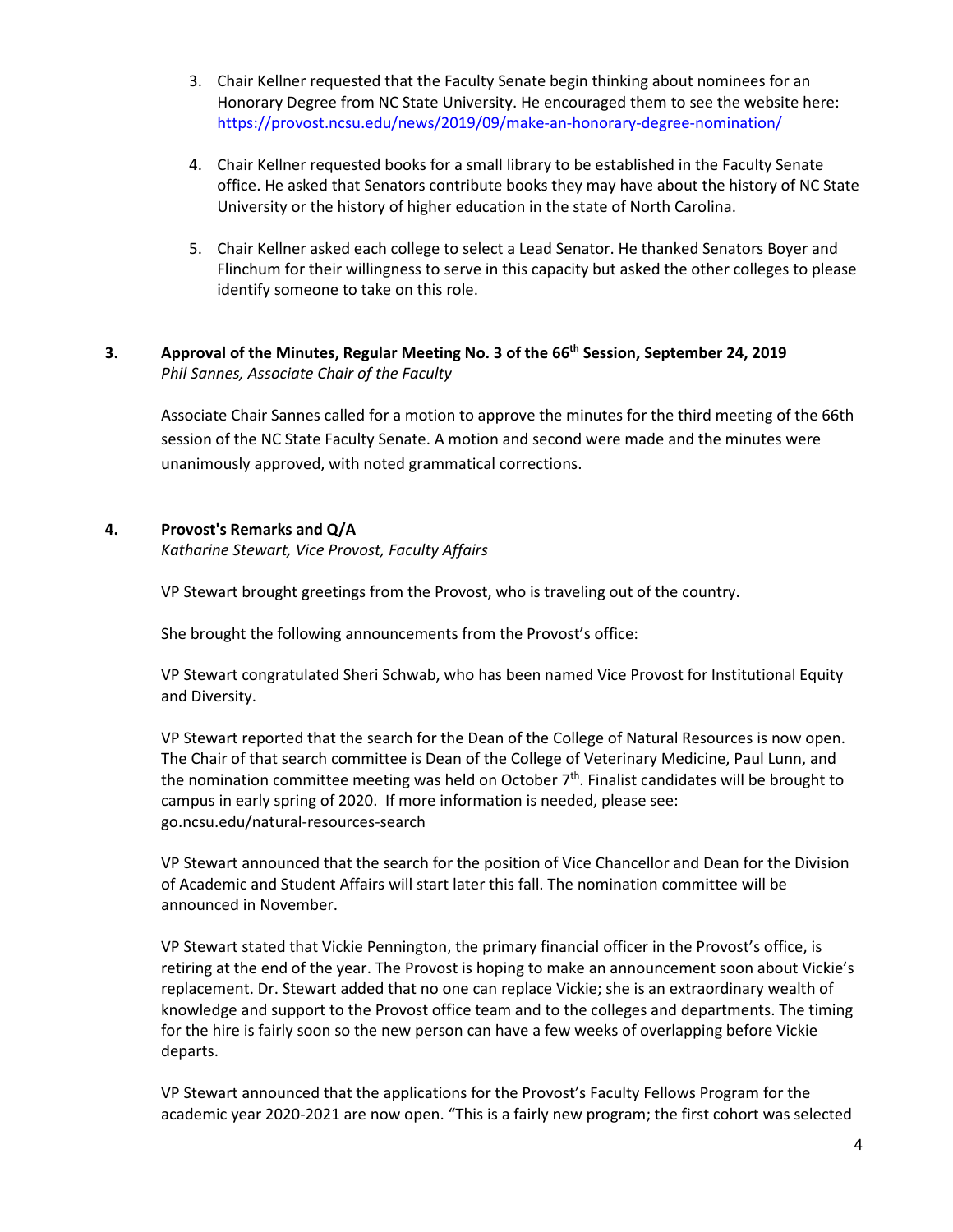last year and included Senator Jane Lubischer and Immediate Past Chair of the Faculty, Carolyn Bird. The Program is designed for current faculty at NC State who are interested in learning more about Academic Affairs Administration at the university level, and developing their knowledge about leadership from all levels within the university." She added that six Fellows will be selected and their departments will be provided with 25% salary release to give them time to work on projects with a mentor in the Provost's office. If you would like to know more, go to go.ncsu.edu/faculty-fellows. Deadline for application if November 15<sup>th</sup>.

VP Stewart reported that there was an event last week that she wanted to highlight. David Wallace-Wells, the Deputy Editor of New York Magazine, and author of the book, *The Uninhabitable Earth,* a book about climate change, was here on Monday, October 15<sup>th</sup>. He was sponsored by the University Speakers and Lectures Committee, with support from the Harrelson Fund and the University Scholars Program. Associate Chair Phil Sannes played an instrumental role in suggesting Mr. Wallace-Wells as a speaker and bringing him here. "It was an impressive turnout. We had standing room only in the Witherspoon Theater, which is well over 300 people. It was a really great, sobering talk and a great discussion."

Regarding the Strategic Plan, VP Stewart reported that Margery Overton is the point person, along with the Provost, for the Strategic Planning process. "She provided an update yesterday at University Council and announced that the themes that came out of the leadership kickoff retreat that happened in September will be used to create eight task forces on different topics, each which will have about 15-20 people from across the university. The scope of the task forces will be reviewed by Chancellor's Cabinet in early November. Once the topics have been decided upon, then the Provost and Margery will begin working on developing rosters for those task forces, along with Faculty Senate and other campus leaders." She added that the plan is to have all eight of the task forces charged before the end of the fall semester. The process will be similar to the process that was used back in 2010-2011. There is an email address for comments about the strategic planning process. That email address i[s strategic-planning@ncsu.edu.](mailto:strategic-planning@ncsu.edu) She encouraged the Senators to use it at any time.

VP Stewart stated that a five-year report is due to the SACS COC. "Many of you have likely been working on assessment reports and other activities for that. Our report is due in February or March of 2020. Fashaad Crawford in the Provost's office is working most diligently on that, as well as departments all over campus."

Lastly, Dr. Stewart stated, "If you go to the NC State Fair, the Provost would like to ask that you try out his new ice cream flavor, Coco-Choco-Café, which is coffee ice cream with dark chocolate chunks, caramel and coconut."

# **Questions and Discussion**

Senator Carrier: I have had questions in my department about the Professional track and what is the status of that?

VP Stewart responded that we are in the process of finalizing those regulation revisions, and she expects they will be brought to the Executive Committee before the end of this semester. "My expectation is that barring no significant need for further revisions, the regulation revision will go live in early spring. So it would be in place for the next promotion cycle."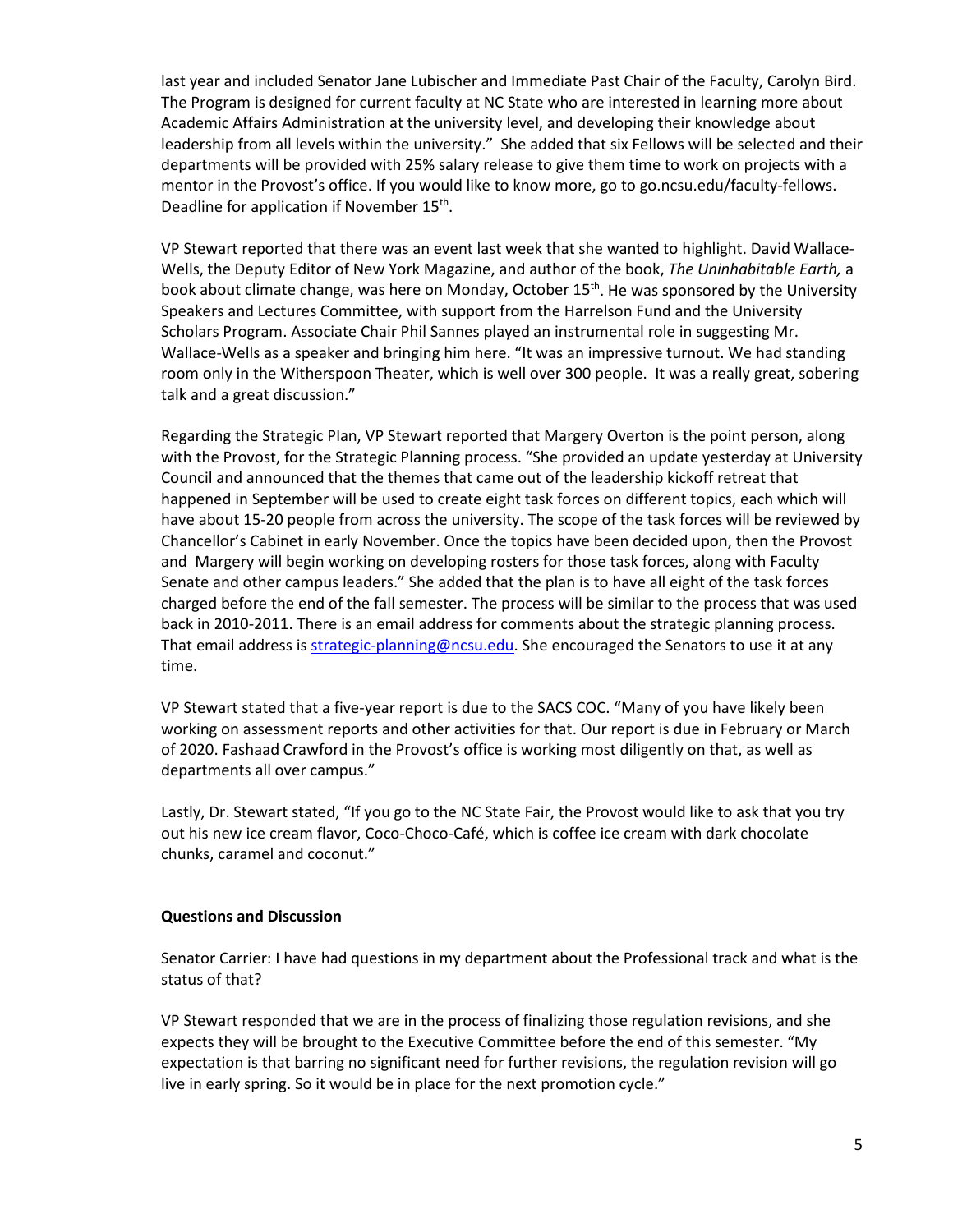Senator Carrier: Can you give me a little more history on that, because I am a sub this year.

VP Stewart responded that for the past two years, the Governance and Personnel Policy Committee of the Faculty Senate worked on addressing issues related to professional faculty. The issues ranged from questions about promotion, questions about whether faculty were being considered appropriately for awards, how they were given votes during promotion proceedings, etc., and also about compensation within the professorial track. All of those recommendations were sent to the Provost last year and the Provost accepted the majority of those recommendations. "He charged me, in my role in Faculty Affairs, with starting on the regulation revisions that are most germane to promotions, awards, etc. So those are the things that are forthcoming. I have been working with HR on questions about compensation, gathering a lot of data. I have those data compiled and the Provost has that data now."

Senator Kuznetsov: There will be not salary raises this year. Is that correct?

VP Stewart responded that we don't know what's happening with raises this year. "We still do not have a budget and we still don't have clarity on what the General Assembly is going to do. I have gotten lots of mixed tales about that. We are pretty much still up in the air entirely."

#### **5. Senate Discussion - Strategic Plan**

*Moderated by: Hans Kellner, Chair of the Faculty* 

Chair Kellner led the Senate in a discussion regarding the Strategic Plan.

Chair Kellner asked the Senators to speak about their experiences and opinions of the current Strategic Plan, starting with the process. Who participated in the current Strategic Plan? He asked those people to speak about his impressions.

Senator: They organized these subcommittees and I was assigned to one regarding Faculty Research. We talked a lot but I'm not sure that anything of substance came out of that process that altered what was going to happen anyway. Dean Solomon did a great job as Chair, but it was pretty much dominated by the STEM disciplines.

Senator: I am not sure that I participated in that but the problem with such things as this is that you concentrate on your own narrow area and don't see the big picture.

Senator: I was involved in the process last time, seeing my little piece of it and not seeing the big picture. I remember lots of debate, meeting after meeting about things like the status of the music program, for example, and about the position of the Humanities and things of that sort as well as what interdisciplinary is. I had the feeling at a certain point, that people realized that we were just there to talk and that we recognized that it wasn't going anywhere. That was the first overall impression of the committee work.

Senator: What are the metrics of the strategic plan for going forward? We should have some metrics to define success.

Senator responded: There was a series of implementation teams. The strategic plan was followed by another round of committees on implementation and they identified specific metrics for each of the goals. I think it's another document.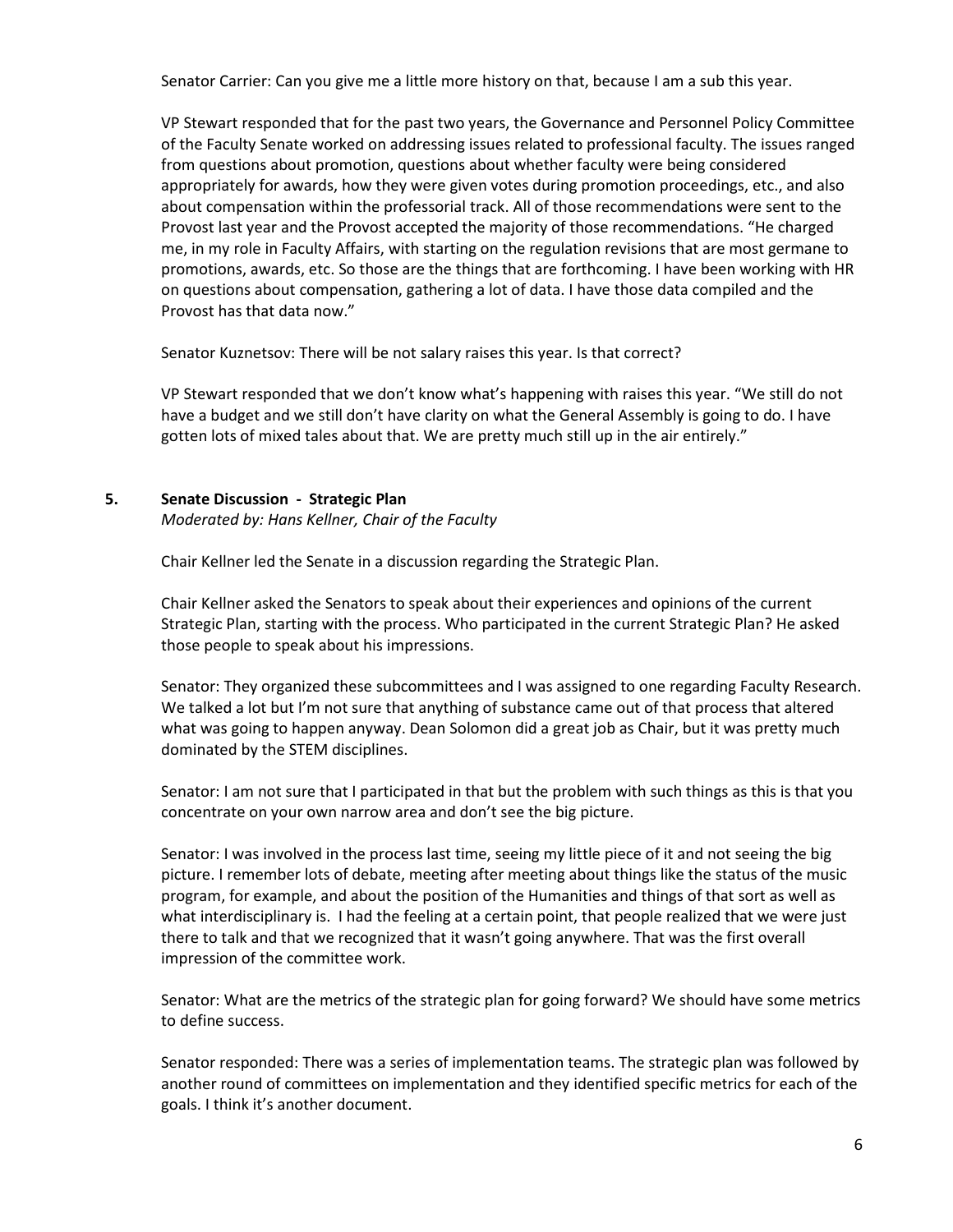Senator: I remember back when we first heard of the plan, Margery Overton provided updates to the Senate. She had a lot of data.

Chair Kellner asked if it is correct to say that in the plan itself we would find the kind of thing that we are interested in and the accountability guidelines?

VP Stewart responded that if you go to strategicplan.ncsu.edu there is a tab that says "Progress." The metrics for each goal are listed under "progress" on the strategic plan website.

Senator: What is the impact of those metrics and goals? So what does an increase of 10% in international students do? What is the impact? How are we absorbing international culture here? (inaudible) So I would like to know how they interact with others? It is important.

Senator: And cluster hiring. That wasn't something that the committee I was on decided was the appropriate thing to do. It was an important element of the strategic plan that the leadership of the university wanted.

Senator: I'm not so sure that the impact of cluster hires has been measured. I have never been surveyed to say "as one of the first cluster hires, what is your experience?" I have never been surveyed. I think maybe that is what you are getting at.

Senator: Yes. Metrics are very important to move forward with lessons learned.

Chair Kellner: My question here is, is it possible that some of the goals are in conflict with each other? That cluster hiring, for example, and recruiting leading scholars may well lead to the increase in numbers of non-tenure track faculty throughout the university by clustering money in one area, leaving the rest as positions are vacated and classes need to be filled for the least expensive kind of thing. There is a cost for everything and it certainly is worth thinking about as we get to these things.

Chair Kellner: The phrase "grand challenges," is used here and that was a phrase that I think Dean Solomon was fond of. Do people talk about the "grand challenges," anymore? Am I missing something?

Senator: They do, but I find it tiresome.

Chair Kellner: They talked about "grand challenges," as if they knew what it was and as if physical and mathematical sciences were the answer for it. They're still there and they're still grand, but the challenge remains.

Senator: One of our grand challenges is to be more involved with biomedical. The College of Design should be more involved in biomedical. I find it worthy, but I do not consider it to be a grand challenge on the level of going to Mars or saving the rain forest. We've got some grander challenges than these.

Chair Kellner: Does anyone have anything further to say about the process of a bunch of core committees that will then discuss things. People who get put on these committees come in to the committee that they really wanted to join and then they find out it's not about what they thought it was, that the people who are there have nothing in common with them in terms of goals, and that the thing that they really really hoped to do is out of the question.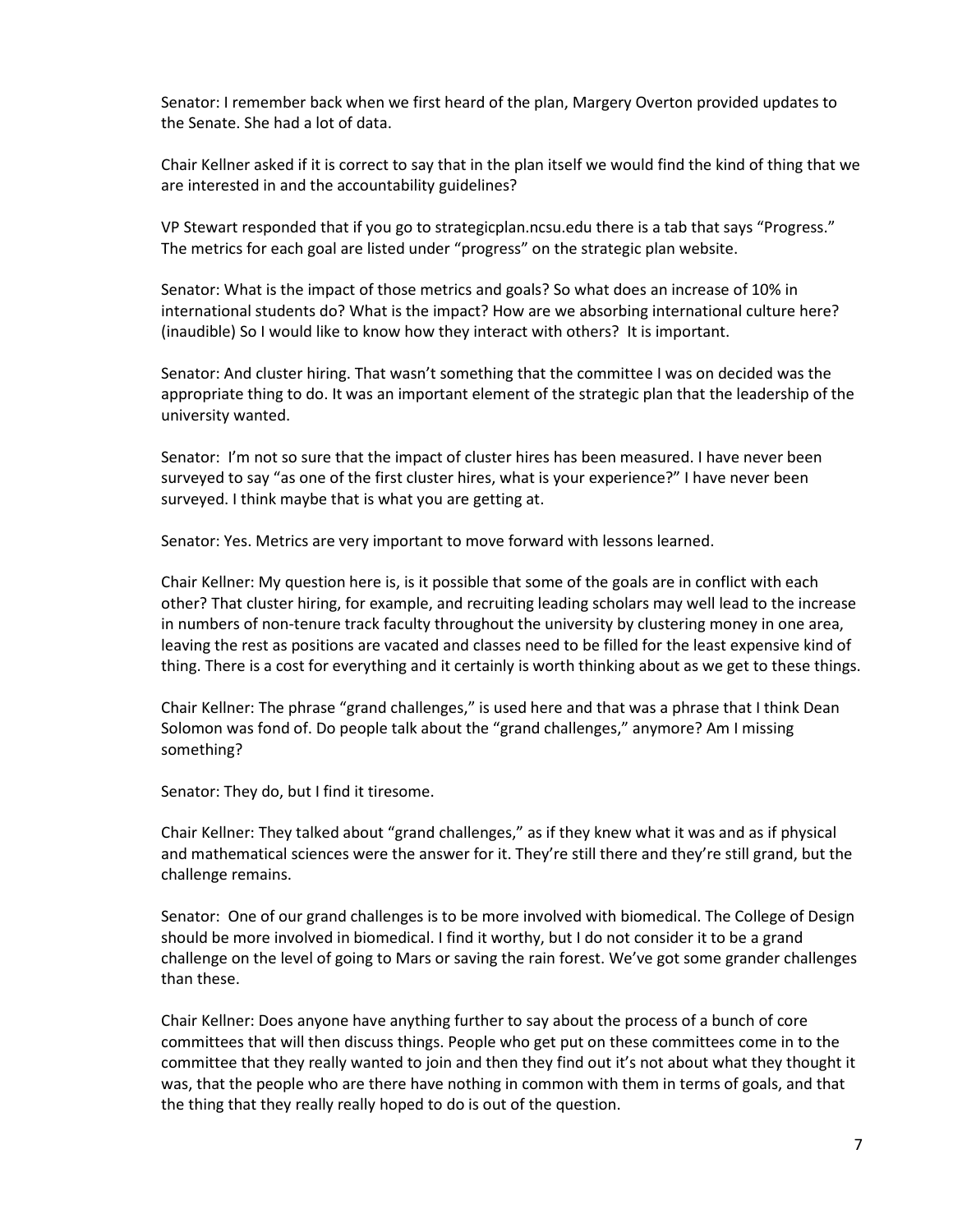Senator: I was just taking a quick look-see at the six-year strategic plan update. I have been on the Faculty Senate for four years now and we've been talking about all kinds of important things at NC State. I want to point out that I did a quick search on the word "diversity," just to see what the strategic plan update would give as an update with respect to where we are with diversity. I'm not really finding the update that is necessary. I think as we think about diversity and moving forward into the next strategic priority areas that we can consider being more explicit about diversity at NC State.

Chair Kellner responded: So you would like more analysis of the diversity of language and results, in terms of the process at the university. You just don't find the information that you're looking for?

Senator: Said a different way, in order to know where you're going you definitely need to know where you've been. We do not currently know where we are going with respect to diversity. There has been some movement around diversity with respect to strategic plans and strategic initiatives, not just as NC State, but around the country. We tend to bury it under the overarching goals. But what happens, as a result when we look back at where we've been, we don't see the movement in diversity that we really need.

Chair Kellner: With all respect to the strategic planning process we've got, it does seem that in the end, there's a document here and then a document there that supports the document here. Then there was the enrollment plan, which is another thing. Sometimes it can get a little complicated and hard to wander through the weeds of it all. That is my perspective.

Senator: I think before we move ahead, having more information would be absolutely critical. I am concerned about resource allocation and I know that administration has grown 19%, while teaching monies have increased only 11%. So these are important issues that I think the strategic plan should address, but it's very difficult to address them unless we have statistics and details so we know what the changes have been longer term than just the last two years. I don't know how to go about that.

Chair Kellner: I have a suggestion. In two weeks, Carolyn Bird will be here. This would be good to let her know that this would be a good angle of approach to continue our discussion of strategic planning.

Senator: NC State also has a sustainability strategic plan that is linked to the strategic plan, and it has the same dates. Is the process going to incorporate or collaborate with the update of the sustainability plan?

Sheri Schwab responded that the sustainability plan is 2017-2022 and this plan ends in December of 2021. They're just a little bit off.

Senator: But what does that mean in terms of coordinating with the update of the university's strategic plan?

Vice Provost Schwab responded that it probably means that the committee may take that under consideration and whether the sustainability committee will need to align the university's strategic plan.

Senator: That is a question I think the Senate should have an answer to in terms of the time table and the relationship of the sustainability plan to the general strategic plan.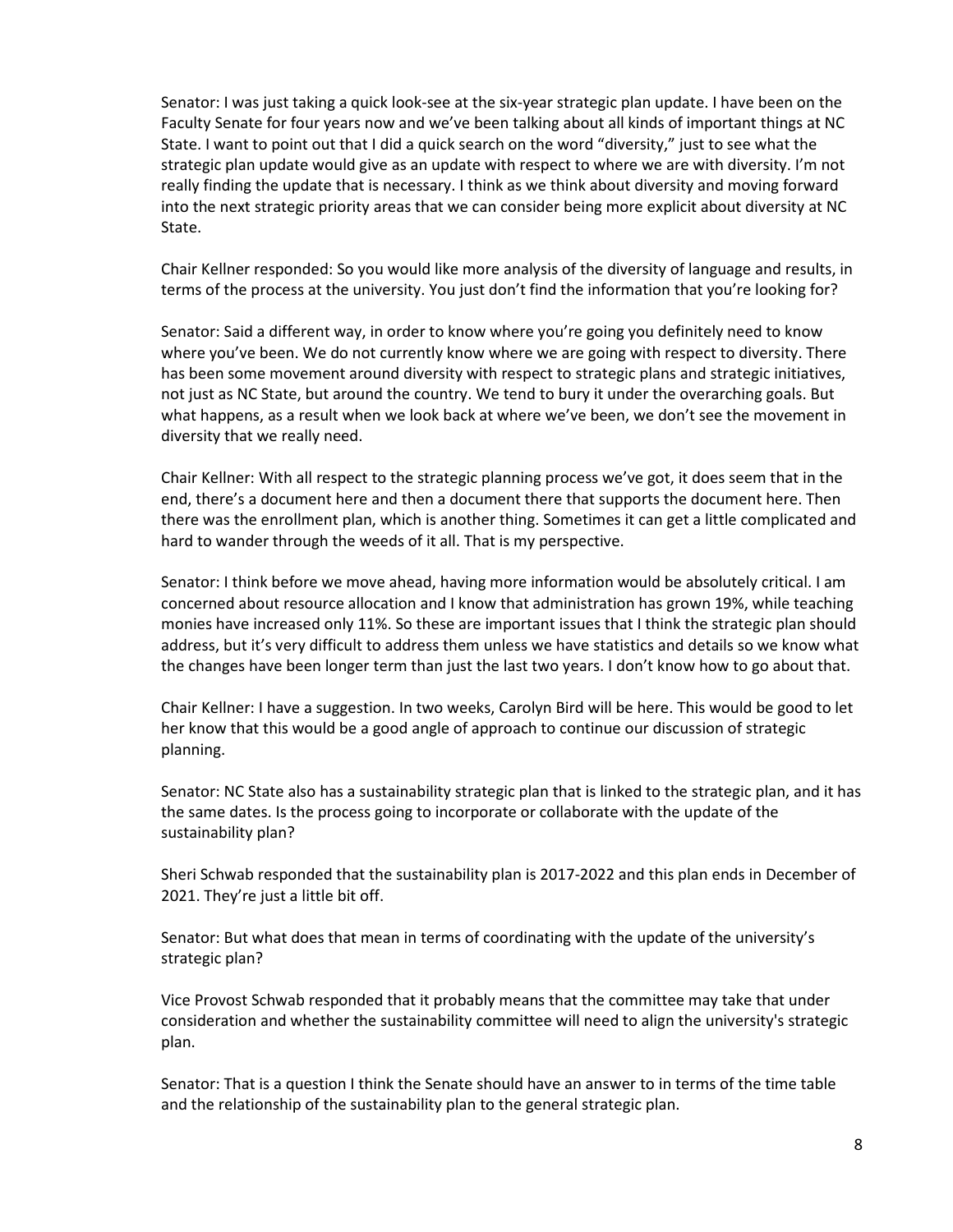Chair Kellner: I think the term strategic plan gets attached to a lot of projects. We have to be clear about what is a real strategic plan. Sustainability sounds like one.

Senator: How many strategic plans do we have?

Senator: Every college has one.

Senator: Everybody has one and they're all supposedly linked. It's one thing to come up with one and it's another thing to implement it. I think in some sense, there's been a little bit of falling down on the job of getting it implemented.

Senator: We have done a great job in identifying some of our goals and initiatives and implementation. (inaudible) and we are going to cultivate excellence and continue investing in areas of emphasis. Those initiatives include enhancing commitment to a diverse and inclusive university. We are so closely focused on the continued target efforts to recruit and retain a critical mass of diverse representation in students, faculty and staff so the campus community better represents the public served by NC State. That is a continuation from the previous implementation plan of 2015 and 2018. The updated summary metric document doesn't include that movement from one place to the next. And I think it should.

#### **6. Remarks - Employee Engagement Survey**

*Nancy Whelchel, Director of Survey Research, Institutional Research & Planning Sheri Schwab, Vice Provost for Institutional Equity and Diversity*

See presentation document here: <https://facultysenate.ncsu.edu/files/2019/10/EES-FacultySenate.2019.10.22.pdf>

Dr. Whelchel provided information regarding initiatives that have been undertaken in response to the findings from the 2018 Employee Engagement Survey and how they are moving forward with sharing information.

"As a reminder, this wasn't our idea. This was the system office who asked all UNC campuses to participate in this survey. The system office thought this would give the campuses information system-wide to think about and identify high priority items and challenges that the campuses are facing. Additionally, they felt this would give the campuses an opportunity to look inward and decide individually what are some areas that we think we can do better on.

They told us to administer the survey, so we put together a committee well before the survey was administered, which represents a great collection of people. We have been putting our heads together for a long time, both to think about getting ready for this survey and then digesting all of these results from the survey.

So we will do the survey again in spring 2020 and in spring 2022. We want to identify areas where maybe we can see some change over time."

Dr. Whelchel added that NC State did well. "Our faculty and staff were engaged in the process itself, with over half of them participating in the survey. That was above most of the other campuses, which was good. The overall results were consistently more favorable than at the other schools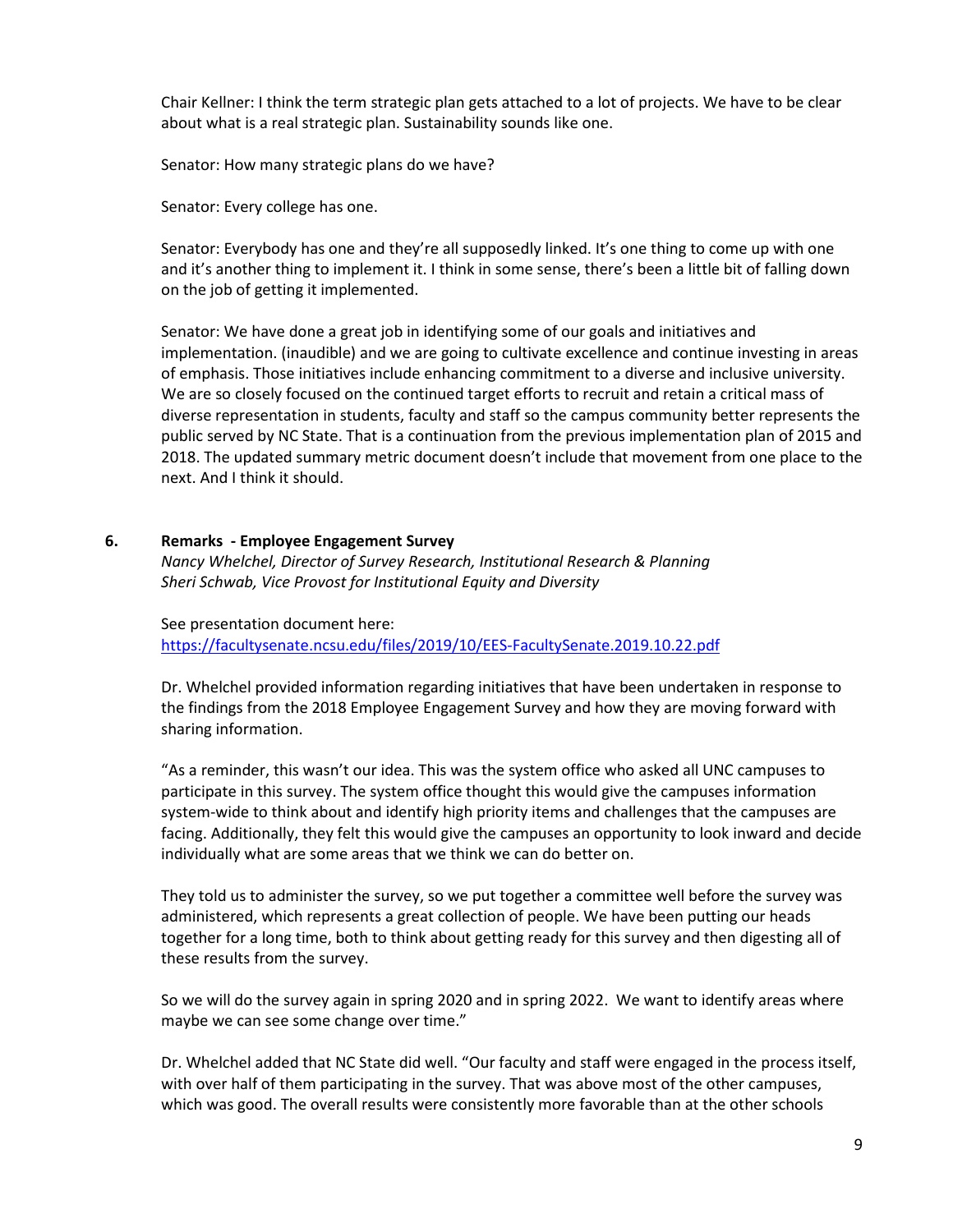within the UNC system. The survey was divided into 15 core dimensions, with a number of questions in each of those dimensions. Our overall score, faculty and staff combined, for each of those 15 dimensions never fell into the low-rating range. In no broad area of these benchmarks did we do miserably. So that was good. As a reminder, one of the areas that we did notably better than the other campuses in the survey is ratings on our senior leadership. That really stood out in the survey."

She stated that there were about 60 items on the survey, and some we did really well on and some we did less well on. The items that we tended to do less well on were the same ones that other institutions do not do well on. "So when we did have an area where we think we wish more people were satisfied in that area, we weren't an anomaly of other academic institutions. That doesn't mean we cannot try to be better."

Dr. Whelchel added that there are notable differences between groups of respondents, and on the website where there are some results posted, those differences are highlighted. There are differences across the board, but there are only a couple of questions on the survey that are very directly related to diversity and inclusion. "If you look at our overall results to that question, we get very very favorable ratings on that. If you break that out by gender or by race, there are stark differences. You have to dig a little deep to look at these differences."

She added that they provided the results of this survey to all senior leaders; every college Dean and every Vice Provost or Senior Vice Provost or Vice Chancellor got the results for their units to look at. "Sheri Schwab will talk about the expectations for them using that data. Hopefully your Dean has mentioned these things to you. Some colleges have been very engaged in looking at the results, and others less so."

At the institution level, she stated, they have presented these results in over 20 presentations on this survey. "Senior leadership, has, in my opinion, a good approach to this system-wide initiative, and that is that this is an opportunity for us to look at some results and see how they align with our NC State's own mission, vision and values. One of the things that we tend to do when we get survey data is to go and look at the bottom stuff; oh no, we're doing this badly. But we are doing a lot really well and we should remember that in terms of not just focusing on where we should be doing better, but also to say this is really going well and we should be proud of that."

Dr. Whelchel added that we also want to address opportunities for improvement. "One of the very consistent messages that we've gotten from senior leadership is let's keep it simple; let's not start devoting non-existent resources to grand plans. Let's just look at things where we think this is important to us and let's focus on these areas and see what we can do to make them better. There are some items on the survey where you think we could be doing better and maybe are there some simple things we could be doing."

One of the things that people have been surprised about is the response to the item on "this institution is special," and "not something you'd find just anywhere." She added, "I was like yes, strongly agree. But fewer people agreed to that, so that's an area we're really trying hard to address."

VP Schwab continued the presentation.

At this point, she stated, we are not trying to re-invent things and go way off and start huge initiatives, but rather a continuation with what we are already doing. She pointed out the four strategic focus areas that we have decided to address, identifying those areas from a university level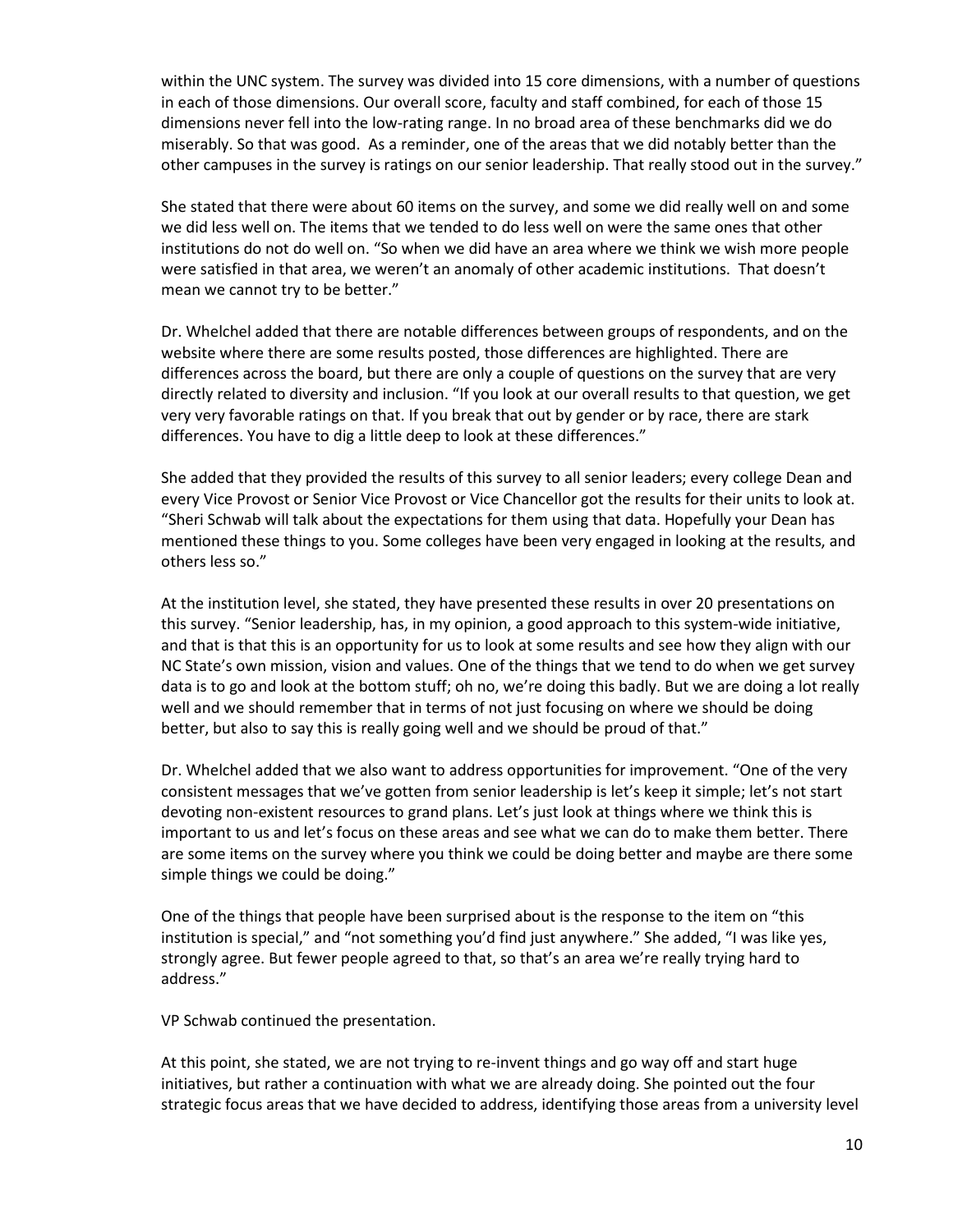that we have agreed to reinforce. "We want to reinforce that these areas also align with the university strategic plan."

She added, "The strategic focus area from the Employment Engagement Survey of diversity and inclusion aligns to the strategic initiative of NC State's plan, which is enhance commitment to diverse and inclusive university. We could do some bolstering here and we want to do that and this is a good opportunity to keep moving things down the field. The other three areas are a focus on professional development, leadership and performance management, which ties to the strategic plan initiative of creating a culture of continuing professional development for faculty and staff. The third one is enhance institutional pride, and the fourth one is about policies, resources, and efficiency, which aligns with the strategic initiative around the effectiveness and efficiency of administrative processes. So again, just to reinforce that."

VP Schwab pointed out the belief statements which the survey identifies as being those tied to diversity and inclusion indicators. "You can see the differences in the way people responded to any one particular belief statement by some disaggregated information. Taking the top one as an example, 'People are supportive of their colleagues, regardless of their heritage or background,' overall, the rating for the university is 77% saying yes, people are supportive of their colleagues regardless of their heritage or background. However, if you look at how women responded to that, it's 72%. Then for people of color, it ranged from 56% to 66%. You can see there is some wide variance there, so this is something that we want to be paying attention to and focusing on."

Chair Kellner: What is an NH/PI?

Dr. Whelchel responded Native Hawaiian/Pacific Islander.

Senator Lunardi: In professional development, did you separate faculty and non-faculty?

VP Schwab responded that if you went to the webpage that has all of the results, I'm sure it would show it there. It's on the HR website.

Dr. Whelchel responded that those results are available for faculty vs. staff and EHRA vs. SHRA and then county extension as well.

Senator Lunardi: So how does this compare to the overall system?

Dr. Whelchel responded that the questions were all asked as a strongly agree/agree, neither agree or disagree, disagree strongly/disagree. So the numbers that Sheri is talking about are those that said either agree or strongly agree. And that will always be a good thing. On nearly every item, we did better than the system overall, except for two items that differed just a little.

(Inaudible)

VP Schwab stated that the College of Textiles has taken their results and have done a deep dive and are working on several things, really tackling the things that are really relevant for their group.

Dr. Whelchel added that they do only summary aggregate reports, so for the college reports that we provide to the Dean, it's not broken down by anything, even faculty vs. staff. We do not have the ability to do that. But you have questions that are clearly faculty-specific.